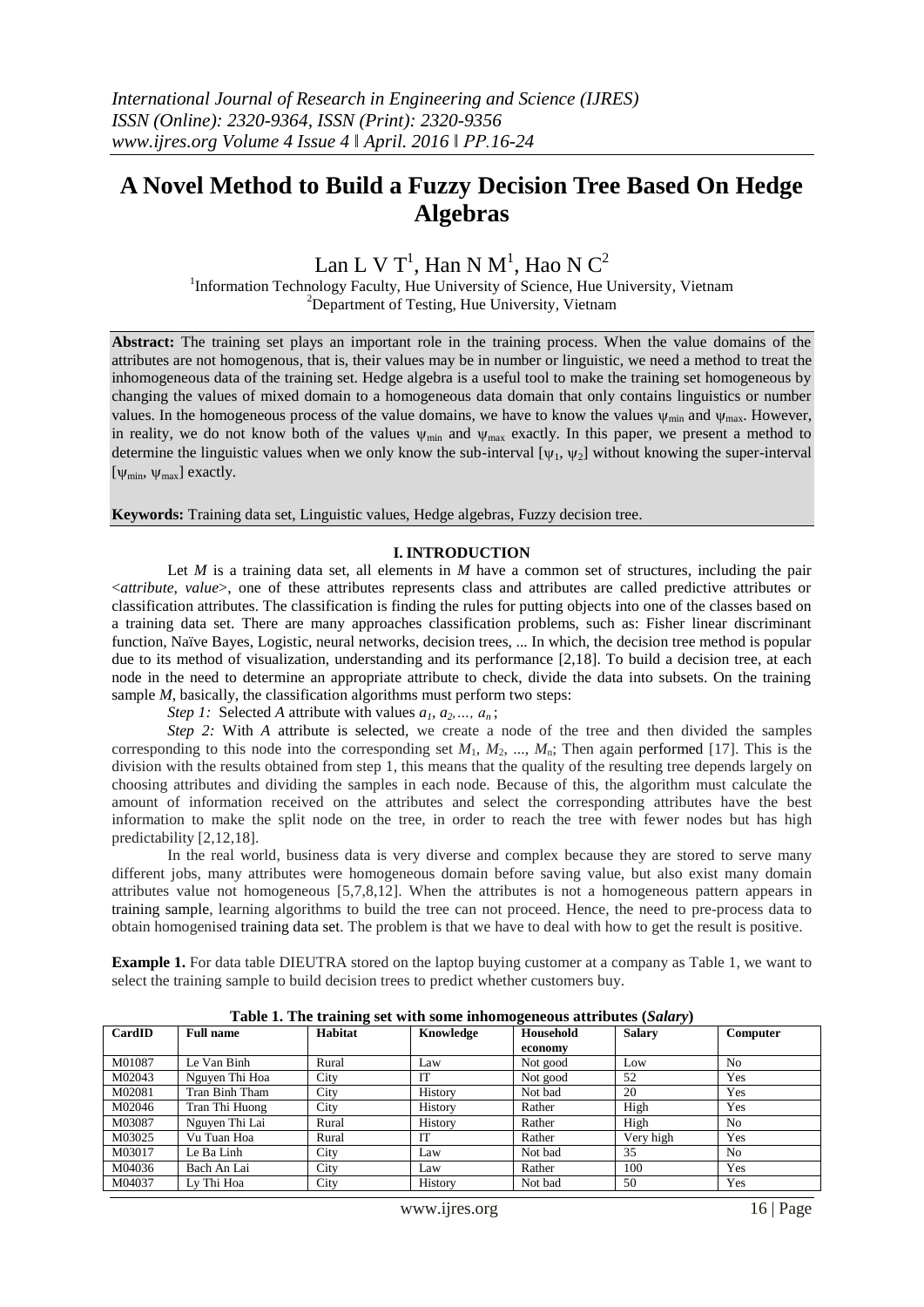| M04042 | Vu Quang Bình  | Rural                               | ∟aw        | Not bad  | Verv high      | Yes            |
|--------|----------------|-------------------------------------|------------|----------|----------------|----------------|
| M04083 | Nguyen Thi Hoa | Rural                               | <b>TER</b> | Not bad  | less low       | Yes            |
| M05041 | Xuan Hoan<br>ê | $\sim$<br>$\mathcal{L}1\mathcal{U}$ | <b>TEX</b> | Not good | $\sim$ .<br>ັ້ | Yes            |
| M05080 | Tran Oue Chung | Rural                               | History    | Not bad  | 50             | N <sub>o</sub> |

In recent years, hedge algebra is researched by many authors in the country and foreign authors and have significant results, especially in reasoning approximately and fuzzy control problem [1, 6, 11 -17, 21]. The use of hedge algebra to handing the domain of linguistic values are not homogeneous data showed very positive results [6, 8].

For example, domain of attribute *Salary* in Table 1 are homogeneous following: *{Less high, low, possibly high, less low, high, high, very high, less low, very high, possibly high, very high, less low, possibly high, possibly high* } or domain of value after quantitative linguistic values following: {45, 24, 52, 34, 64, 64, 79, 35,100, 50, 79, 40, 55, 50} with classical domain of value *Salary* in training data set is determined *Dom*(*Salary* ) =  $[\psi_{min}, \psi_{max}]$  = [20,100]. The decision tree is obtained after training shown in Figure 1 [8].



**Fig 1. Decision tree is created after homogeneity of values**

However, the quantitative linguistic values, do not always do well to find the value  $\psi_{min}$ ,  $\psi_{max}$  in the data set. With the domain can not find the classical domain of value  $[\psi_{min}, \psi_{max}]$  in the attribute is considering of training date set, we had to ask the opinion of experts to identify them and then continue to work, as collective training data set in table 2, we ask experts to determine  $[\psi_{min}, \psi_{max}] = [20,100]$  and then continue.

| Habitat | Knowledge | <b>Household Economy</b> | <b>Salary</b> | сттин тишлэ<br>Computer |
|---------|-----------|--------------------------|---------------|-------------------------|
| City    | Law       | Not good                 | Less high     | N <sub>o</sub>          |
| Rural   | Law       | Not good                 | Low           | N <sub>0</sub>          |
| City    | IT        | Not good                 | Possibly high | Yes                     |
| City    | History   | Not bad                  | Very low      | Yes                     |
| City    | History   | Rather                   | High          | Yes                     |
| Rural   | History   | Rather                   | 65            | No                      |
| Rural   | IТ        | Rather                   | Very high     | Yes                     |
| City    | Law       | Not bad                  | 30            | N <sub>o</sub>          |
| City    | Law       | Rather                   | Very high     | Yes                     |
| City    | History   | Not bad                  | Possibly high | Yes                     |
| Rural   | Law       | Not bad                  | Very high     | Yes                     |
| Rural   | IT        | Not bad                  | Less low      | Yes                     |
| City    | IT        | Not good                 | Possibly high | Yes                     |
| Rural   | History   | Not bad                  | Possibly high | N <sub>o</sub>          |

**Table 2. Training data set with attribute** *Salary* **can not find domain**  $[\psi_{min}, \psi_{max}]$ 

The opinions of experts not always done and more can not take full advantage of the information stored in the training data set. In this paper, we will present a way to be able to quantify the value of linguistic not find classical value domain  $[\psi_{min}, \psi_{max}]$  in the attributes are considered of training data set based on hedge algebra.

#### **II. HEDGE ALGEBRA**

Hedge algebra is one approach to detecting the algebraic structure of the value domain of the linguistic variable. In view of algebra, each value domain of the linguistic variable X can be interpreted as an algebra *AX*   $=(X, G, H, \leq)$ , in which *Dom*  $(X) = X$  is the term domain of linguistic variable X is generated from a set of primary generators  $G = \{c, c^+\}$  by the impact of the hedges  $H = H \cup H^+$ ; *W* is a neutral element;  $\leq$  is a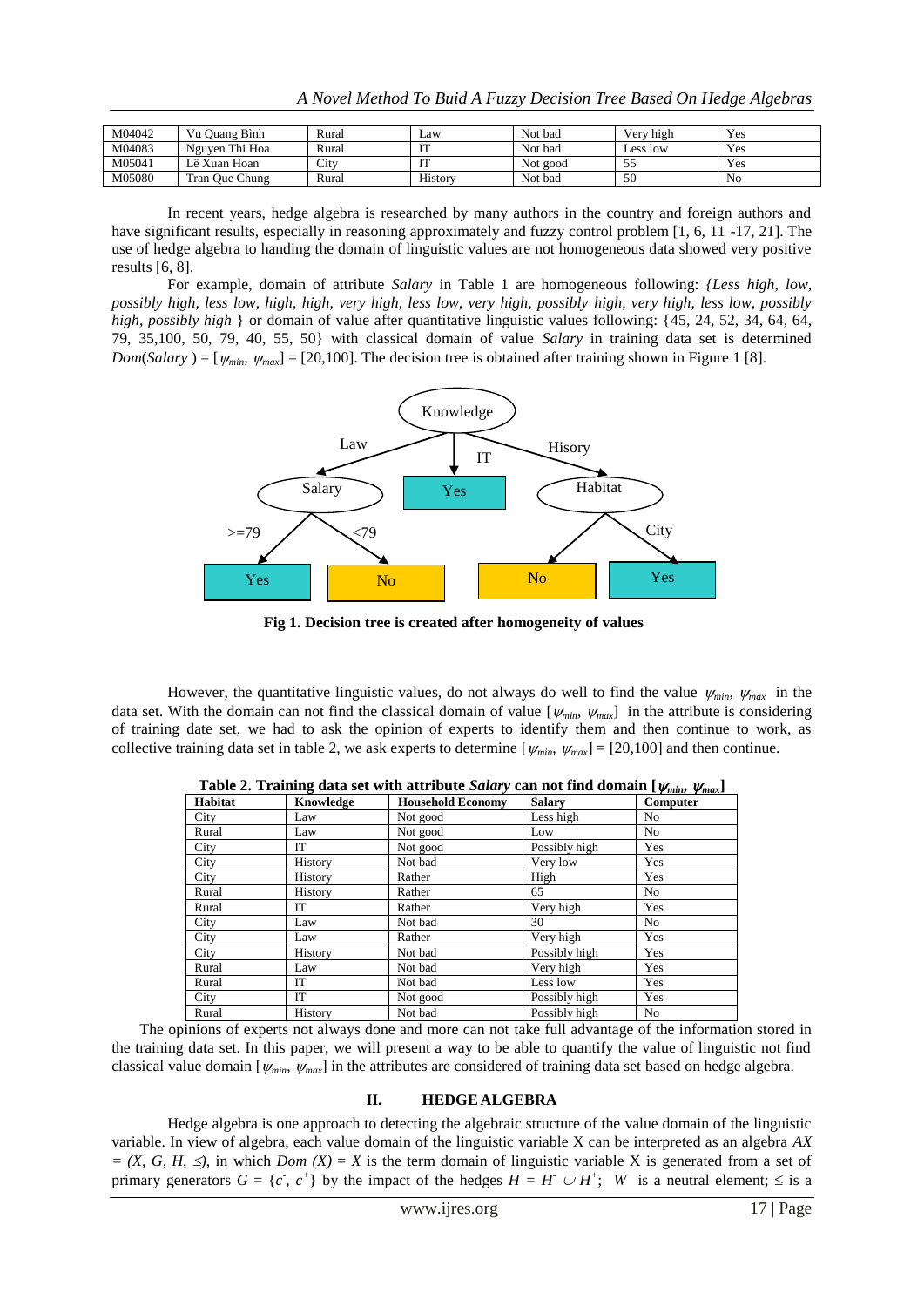semantically ordering relation on *X*, it is induced from the natural qualitative meaning of terms. Order structure induced directly so is the difference compared to other approaches.

When we add some special elements, then hedge algebra become an abstract algebra  $\underline{X} = (X, G, H, \Sigma, \Sigma)$  $\Phi$ ,  $\leq$ ), which  $\Sigma$ ,  $\Phi$  are two operators taking the limit of the set terms is generated when affected by the hedges in *H*. Alternatively, if the symbol  $H(x) = \{h_1...h_p x/h_1, ..., h_p \in H\}$ , then  $\Phi x = \text{infimum } H(x)$  and  $\Sigma x = \text{supremum } H(x)$ . Thus, hedge algebra  $\underline{X}$  is built on a foundation of hedge algebra  $AX = (X, G, H, \leq)$ , where  $X = H(G), \Sigma$  and  $\Phi$ are two additional operators. Then  $X = X \cup Lim(G)$  with  $Lim(G)$  is the set of elements limited:  $\forall x \in Lim(G)$ ,  $\exists$  $u \in X$ :  $x = \Phi u$  or  $x = \Sigma u$ . The limitation elements are added to hedge algebra  $\underline{X}$  to make the new calculation meant and so  $\underline{X} = (X, G, H, \Sigma, \Phi, \leq)$  called complete hedge algebra [1,6].

**Definition 2.1.** Let *X* be a hedge algebra. A function  $f: X \rightarrow [0,1]$  is called quantitative semantics function of *X* if  $\forall h, k \in H^+$  or  $\forall h, k \in H$  and  $\forall x, y \in X$ , we have :

$$
\left|\frac{f(hx)-f(x)}{f(kx)-f(x)}\right| = \left|\frac{f(hy)-f(y)}{f(ky)-f(y)}\right|
$$

For a hedge algebra  $X$  and quantitative semantic function, we can define fuzziness of vague. Let  $f$  is a quantitative semantics function *of X*. Consider any  $x \in X$ , fuzziness of x is measured by the diameter of the set  $f(H(x)) \subseteq [0,1].$ 

**Definition 2.2.** Let *X* be a hedge algebra. A function *fm*:  $X \rightarrow [0,1]$  is said to be a fuzziness measure of term in *X* if satisfied the following conditions:

- 1)  $\lim_{c \to c} (c^+) + \lim_{c \to c} (c^+) = 1$  and  $\sum_{-q \le i \le p, i \ne c} f$  $=$  $, i\neq 0$  $h_i(u) = fm(u)$  $\sum_{q \le i \le p, i \ne 0} f_m(h_i u) = fm(u)$  for  $\forall u \in X$ . In this case, *fm* is called complete;
- 2) For the constants **0**, **W** and **1**,  $\mathit{fm}(0) = \mathit{fm}(W) = \mathit{fm}(1) = 0$ .
- 3) For  $\forall x, y \in X, \forall h \in H$ ,  $(y)$  $(hy)$  $\left( x\right)$  $(hx)$ *fm y fm hy fm x*  $\frac{fm(hx)}{g(x)}$  =

That is, this proportion does not depend on specific elements and, hence, it is called the fuzziness measure of the hedge and denoted by  $\mu(h)$ .

**Proposition 2.1**. For each fuzziness measure *fm* on **X** the following statement hold:

- 1)  $fm(hx) = \mu(h)fm(x)$ , for every  $x \in X$
- 2)  $fm(c^-) + fm(c^+) = 1$

3) 
$$
\sum_{-q \le i \le p, i \ne 0} fm(h_i c) = fm(c), c \in \{c-, c^+\}
$$

4) 
$$
\sum_{-q \leq i \leq p, i \neq 0} fm(h_i x) = fm(x), \text{ for every } x \in X
$$

5) 
$$
\sum_{i=-q}^{-1} \mu(h_i) = \alpha \text{ and } \sum_{i=1}^{p} \mu(h_i) = \beta \text{ , where } \alpha, \beta > 0 \text{ and } \alpha + \beta = 1.
$$

**Definition 2.3.** Let *fm* be a fuzziness measure on *X*. A mapping:  $X \to [0,1]$  which is induced by *fm* on *X*, is defined as follows:

> $\overline{\phantom{a}}$  $\overline{\phantom{a}}$  $\rfloor$

> 1

1) v (c<sup>-</sup>) = W-
$$
\alpha
$$
, fm(c<sup>-</sup>) and v (c<sup>+</sup>) = W +  $\alpha$ , fm(c<sup>+</sup>)  
\n2) If 1 \le j \le p then:  
\n
$$
U(h_j x) = U(x) + Sgn(h_j x) \Bigg[ \sum_{i=1}^{j} fm(h_i x) - \omega(h_j x) fm(h_j x)
$$

If  $-q \leq j \leq -1$  then: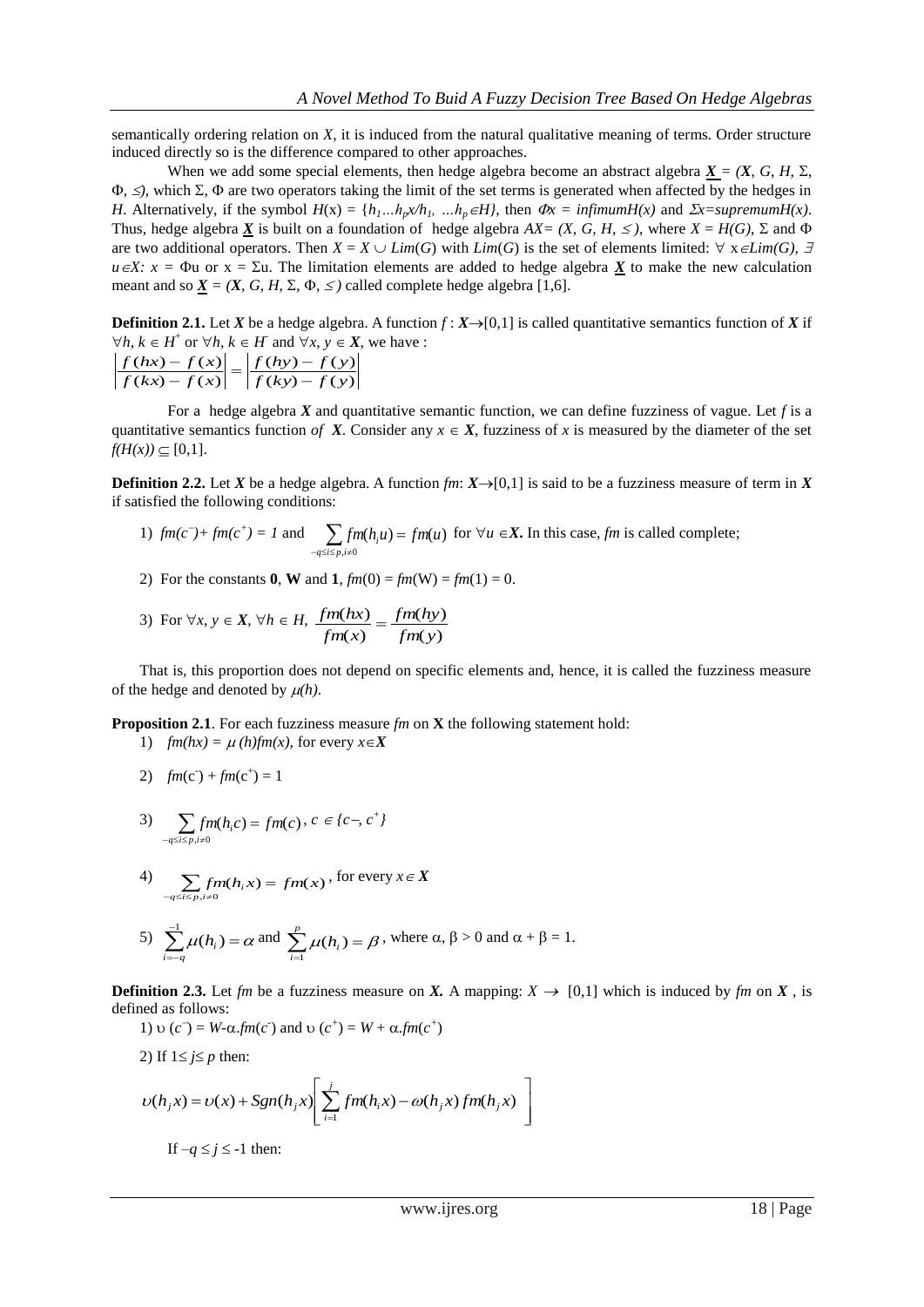$$
\upsilon(h_j x) = \upsilon(x) + Sgn(h_j x) \left[ \sum_{i=j}^{-1} fm(h_i x) - \omega(h_j x) fm(h_j x) \right]
$$

$$
\lfloor \frac{1}{t^{2}} \rfloor
$$
  
where  $w(h_j x) = \frac{1}{2} \left[ 1 + Sgn(h_j x) Sgn(h_q h_j x) (\beta - \alpha) \right] \in {\alpha, \beta}$ 

**Definition 2.4.** A mapping *IC*:  $Dom(A_i) \rightarrow [0,1]$  use change the value in *R* into [0,1] defined as follows:

If 
$$
LD_{Ai} = \emptyset
$$
 via  $D_{Ai} \neq \emptyset$  then  $\forall \omega \in Dom(A_i)$  we have:  $IC(w) = 1 - \frac{\psi_{max} - \omega}{\psi_{max} - \psi_{min}}$ ,  $\forall \omega \in Dom(A_i) = [\psi_{min}, \psi_{max} - \psi_{min}]$ 

 $W_{max}$ ] is a classical domain of value of  $A_i$ .

 $-If D_{Ai} \neq \emptyset$ ,  $LD_{Ai} \neq \emptyset$  then  $\forall \omega \in Dom(A_i)$  we have  $IC(\omega) = {\omega_* v(\psi_{maxLV})}/\psi_{max}$ , với  $LD_{Ai} = [\psi_{minLV}, \psi_{maxLV}]$ is a domain of linguistic value of *A<sup>i</sup>* . If we select parameters *W* and fuzziness measure of the hedges so that  $\overline{\phantom{0}}$ 

$$
v(\psi_{\text{maxLV}}) \approx 1.0 \text{ then } (\{\omega_* v(\psi_{\text{maxLV}})\}/\psi_{\text{max}}) \approx 1 - \frac{\psi_{\text{max}} - \omega}{\psi_{\text{max}} - \psi_{\text{min}}}
$$

### **III. QUANTITATIVE LINGUISTIC VALUES WHEN NOT FIND CLASSICAL DOMAIN OF VALUE**

For any inhomogeneities attribute *A*, we will change it to linguistic values and then to change about homogeneous values. In training data set was given in table 1, we will build a hedge algebra *Salary* as follows:

 $\underline{X}_{Salary} = (X_{Salary}, G_{Salary}, H_{Salary}, \leq),$  với  $G_{Salary} = \{high, low\},$ 

 $H^+$ <sub>Salary</sub> = {*more*, *very*},  $H^-$ <sub>Salary</sub> = {*possibly*, *less*}, where *very* > *more* and *less* > *possibly*;  $W_{\text{Salary}} = 0.6$ ,  $f_m(low) = 0.4$ ,  $f_m(high) = 0.6$ ,  $\mu(very) = 0.35$ ,  $\mu(more) = 0.25$ ,  $\mu(posSibly) = 0.20$ ,  $\mu(less) = 0.20$ .

Thus, we have :  $fm(very low) = 0.35 \times 0.4 = 0.14$ ,  $fm(more low) = 0.25 \times 0.4 = 0.10$ ,  $fm(less low) = 0.2 \times 0.4 = 0.16$ 0.08,  $\hat{I}m(possiblv \text{ } low) = 0.2 \times 0.4 = 0.08$ . Because *very low*  $\lt m \text{ } low \lt low \lt p \text{ } obsilbv \text{ } low \lt l \text{ } obs$  is  $\cdot$ 

 $I(very low) = [0, 0.14], I(more low) = [0.14, 0.24], I(possibly low) = [0.24, 0.32], I(less low) = [0.32, 0.4].$ We have:  $f_m(very high) = 0.35 \times 0.6 = 0.21$ ,  $f_m(more high) = 025 \times 0.6 = 0.15$ ,  $f_m(less high) = 0.2 \times 0.6 = 0.21$ 0.12, *fm*(*possibly high*) = 0.2 × 0.6 = 0.12. Because *less high* < *possibly high* < *high* < *more high* < *very high* so:

*I*(*less high*) = [0.4,0.52], *I*(*possibly high*) = [0.52,0.64], *I*(*more high*) = [0.64,0.79], *I*(*very high*) = [0.79,1]. Thus, given  $U_{Salary}$ = {45, low, 52, 34, *high*, *high*, *very high*, 35, 100, 50, *very*, *less low*, 55, 50},  $[\psi_{min}, \psi_{max}]$  = [20,100].

We have computed and obtain:  $IC(\omega) = \{0.45, 0.24, 0.52, 0.34, 0.64, 0.64, 0.79, 0.35, 1, 0.50, 0.79, 0.79, 0.79, 0.79, 0.79, 0.79, 0.79, 0.79, 0.79, 0.79, 0.79, 0.79, 0.79, 0.79, 0.79, 0.79, 0.79, 0.79, 0.79, 0.79, 0.79, 0.$ 0.4, 0.55, 0.50}. The vague of attribute *Salary* are :

*{less high, low, possibly high, less low, high, high, very high, less low, very high, possibly high, very high, less low, possibly high, possibly high*}

so after quantitative values of attribute *Salary* will be obtain values:

{45, 24, 52, 34, 64, 64, 79, 35,100, 50, 79, 40, 55, 50}.

However, the process of quantitative the linguistics values above only feasible if we can find a classical domain of value  $[\psi_{min}, \psi_{max}]$  of attribute is considering, here is [20, 100 ]. In case, this domain is not found, the algorithm is not inapplicable.

## **3.1.** Quantitative the linguistic values when knowing a sub interval of  $[\psi_{min}, \psi_{max}]$  and all values of  $IC(\omega)$

Let  $A_i$  is a inhomogeneities attribute, then we have  $Dom(A_i) = D_{Ai} \cup LD_{Ai}$  but marginal value [ $\psi_{min}$ ,  $\psi_{max}$  respectively classical domain of value  $D_{Ai}$  of  $A_i$  do not determine, we have known a sub interval [ $\psi_1$ ,  $\psi_2$ ] respectively linguistic value  $[\psi_{LV1}, \psi_{LV2}]$  of  $LD_{Ai}$  and all vague quantitative of  $IC(\omega)$ .

For example attribute *Salary* in Table 2, vague of attribute *Salary* are {*less high, low, possibly high, less low, high, high, very high, less low, very high, possibly high, very high, less low, possibly high, possibly high* }. IC( $\omega$ ) = {0.45, 0.24, 0.52, 0.34, 0.64, 0.64, 0.79, 0.35, 1, 0.50, 0.79, 0.4, 0.55, 0.50}. Here, we do not know  $[\psi_{min}, \psi_{max}]$  respectively linguistic value  $[\psi_{minLV}, \psi_{maxLV}] = [very low, very high]$  but knowing sub interval is  $[\psi_1, \psi_2] = [30, 65]$  respectively linguistic value is  $[\psi_{LVI}, \psi_{LV2}] = [less low, more high].$ 

Then, because  $IC(\omega) = 1 - \frac{\psi_{\text{max}}}{\psi_{\text{max}}}$  $max -\psi_{min}$  $\psi_{\text{max}} - \omega$  $\psi_{\text{max}} - \psi$  $-\frac{\psi_{\text{max}}-1}{2}$  $\overline{a}$ so all values of  $\omega$  in between  $[\psi_1, \psi_2]$  will be right with this

rule. Because value  $\omega$  will be proportioned to the radius  $f(H(x)) \subseteq [0,1]$ , mean, if  $\omega_1 > \omega_2$  large then  $IC(\omega_1) >$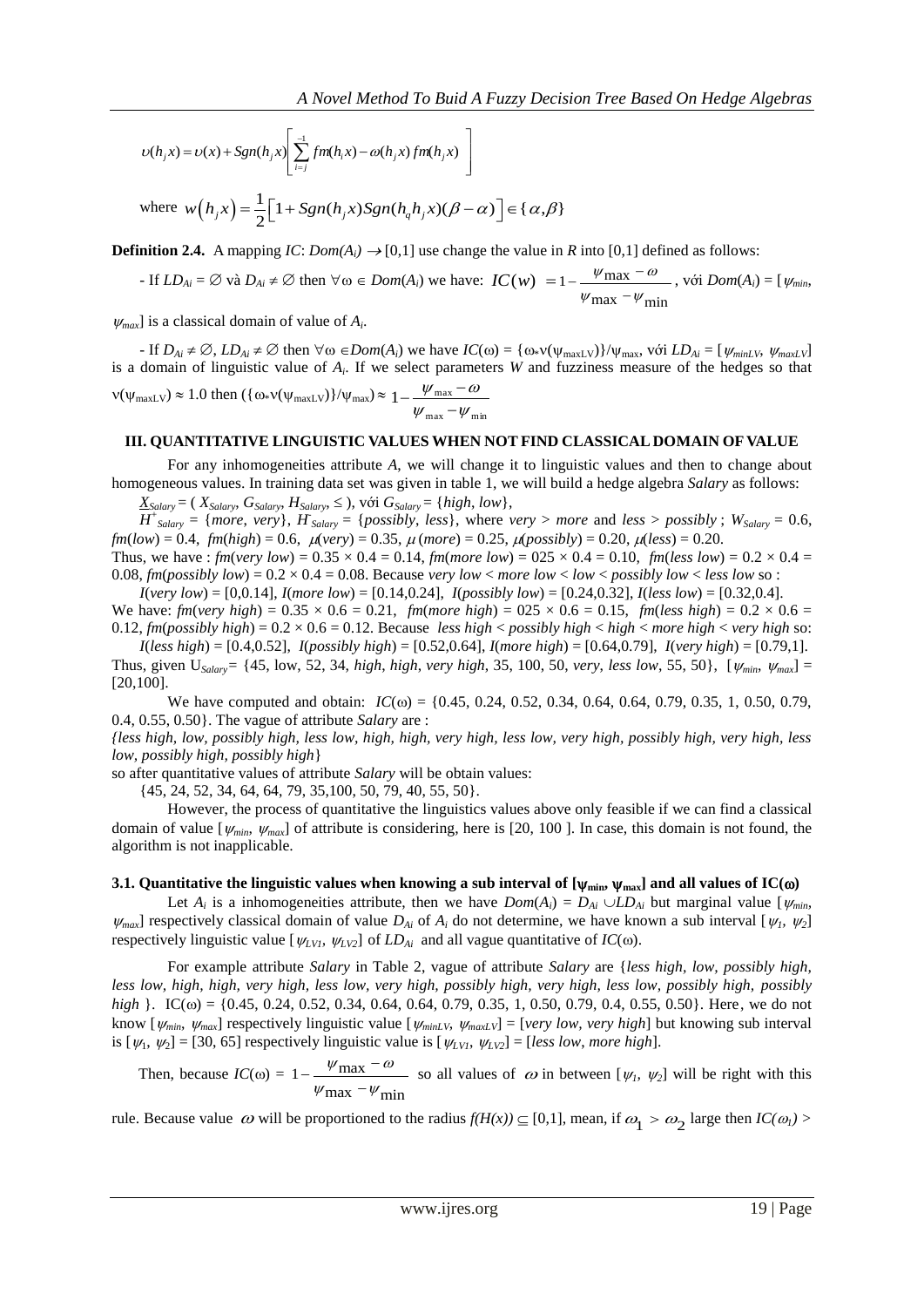*IC*( $\omega$ <sub>2</sub>) and  $l_1$ ) IC( $W_2$  $\frac{b_1}{1} = \frac{a_2}{1}$  $\overline{IC(w_1)} = \overline{IC(w_2)}$  $\frac{\omega_1}{\omega_2} = \frac{\omega_2}{\omega_1}$  when all *IC*( $\omega_1$ ), *IC*( $\omega_2$ ) on the same side of *W*. Thus, linguistic value

quantitative is computed as follows:

**Step 1:** For  $\omega$  that linguistic value respectively in [ $\psi_{LV}$ ,  $\psi_{LV2}$ ], we have:  $\omega = IC(w)(\psi_2 - \psi_1) + \psi_1$ 

**Step 2:** For  $\omega$  that linguistic value respectively in [ $\psi_{LV2}$ ,  $\psi_{maxLV}$ ], we compute the sequential increase, according to interval  $\psi_{LV2}$ ..  $\psi_{maxLV}$ , where  $\omega_i = \psi_2 \frac{I C (w_2)}{I C (w_2)}$  $(w_2)$  $\mathcal{V}_i = \mathcal{V}_2 \overline{IC(w_i)}$ *IC w*  $\omega_i = \psi_2 \frac{IC(W_2)}{IC(W_i)}$  and shifted position  $\psi_{LV2}$  into the position I have just found.

**Step 3:** For  $\omega$  that linguistic value respectively in [ $\psi_{minLV}$ ,  $\psi_{LVI}$ ], we compute sequential decrease according interval  $\psi_{LV1}$ *..*  $\psi_{minLV}$ , where  $\omega_i = \psi_1 \frac{I C(W_1)}{I C(W_1)}$  $(w_1)$  $P_i = \psi_1 \overline{IC(w_i)}$ *IC w*  $\omega_i = \psi_1 \frac{IC(W_1)}{IC(W_i)}$  and shifted positions back into position  $\psi_{LV}$  i have just

found.

**Example 2.** Let *XSalary* be a hedge algebra to describe inhomogeneous attributes *Salary* in table 2 as follows:  $\underline{X}_{Salary} = (X_{Salary}, G_{Salary}, H_{Salary}, \leq)$ , where  $G_{Salary} = \{high, low\}, H^+_{Salary} = \{more, very\}, H_{Salary} = \{possibly,$ *less*}.  $W_{\text{Salary}} = 0.6$ ,  $\int m(\text{low}) = 0.4$ ,  $\int m(\text{high}) = 0.6$ ,  $\mu(\text{very}) = 0.35$ ,  $\mu(\text{more}) = 0.25$ ,  $\mu(\text{possibly}) = 0.20$ ,  $\mu(\text{less})$ = 0.20. Domain of linguistic values is *{less high, low, possibly high, less low, high, high, very high, less low, very high, possibly high, very high, less low, possibly low, possibly high*}.  $IC(\omega) = \{0.45, 0.24, 0.52, 0.34, 0.64, 0.64, 0.64, 0.64, 0.64, 0.64, 0.64, 0.64, 0.64, 0.64, 0.64, 0.64, 0.64, 0.64, 0.64, 0.64, 0.64, 0.64, 0.$ 0.64, 0.79, 0.35, 1, 0.50, 0.79, 0.4, 0.55, 0.50}. Knowing sub interval have domain of value is  $[\psi_1, \psi_2] = [30,$ 65] corresponding with domain of linguistic value is  $[\psi_{LVI}$ ,  $\psi_{LV2}] = [less low, more high]$ . We have:

*fm*(*very low*) =  $0.35 \times 0.4 = 0.14$ , *fm*(*more low*) =  $0.25 \times 0.4 = 0.10$ , *fm*(*less low*) =  $0.2 \times 0.4 = 0.08$ , *fm*(*possibly low*) = 0.2 × 0.4 = 0.08. Because *very low* < *more low* < *low* < *possibly low* < *less low* so :

*I*(*very low*) = [0, 0.14], *I*(*more low*) = [0.14, 0.24], *I*(*possiby low*) = [0.24, 0.32], *I*(*less low*) = [0.32, 0.4]. *fm*(*very high*) = 0.35 × 0.6 = 0.21, *fm*(*more high*) = 0.25 × 0.6 = 0.15, *fm*(*less high*) = 0.2 × 0.6 = 0.12, *fm*(*possibly high*) = 0.2 × 0.6 = 0.12. Because *less high* < *possibly high* < *high* < *more high* < *very high* so: *I*(*less high*) = [0.4, 0.52],*I*(*possibly high*) = [0.52, 0.64], *I*(*more high*) = [0.64, 0.79], *I*(*very high*) = [0.79, 1]. **Setp 1:** Compute  $\omega$  that have linguistic value in [*less low, more high*]

 $\omega_{less\,low} = IC(\omega_{less\,low}) (\psi_2 - \psi_1) + \psi_1 = 0.4(65-30)+30=44$ 

 $\omega_{less\ high} = IC(\omega_{ess\ high}) (\psi_{2} - \psi_{1}) + \psi_{1} = 0.52(65-30)+30=48$ 

 $\omega_{possibly\ high} = IC(\omega_{possibly\ high}) (\psi_2 - \psi_1) + \psi_1 = 0.64(65-30) + 30 = 52$ 

**Step 2:** Compute  $\omega$  that have linguistic value in [*more high, very high*]

 $\omega_{more \; high} = \psi_2 \times IC(\omega_{possibly \; high}/IC(\omega_{more \; high}) = 65 \times 0.64 / 0.52 = 80$ 

 $\omega_{\text{very high}} = \psi_2 \times IC(\omega_{\text{more high}})/IC(\omega_{\text{very high}}) = 80 \times 0.79 / 0.64 = 99$ 

**Setp 3:** Compute  $\omega$  that have linguistic value in [*very low, less low*]

 $\omega_{possibly low} = \psi_I \times IC(\omega_{less low})/IC(\omega_{possibly low}) = 30 \times 0.32 / 0.4 = 24$ 

 $\omega_{more\,low} = \psi_I \times IC(\omega_{possibly\,low})/IC(\omega_{more\,low}) = 24 \times 0.24 / 0.32 = 18$  $\omega_{\text{very low}} = \psi_I \times IC(\omega_{\text{more low}})/IC(\omega_{\text{very low}}) = 18 \times 0.14 / 0.24 = 10$ 

Thus, the domain of value after values quantitative are : {48, 18, 52, 30, 80, 80, 99, 30, 99, 52, 99, 30, 52, 52}. Decision tree after training shown in figure 2.



**Fig 2. Decision tree is created after value of attribute quantitative**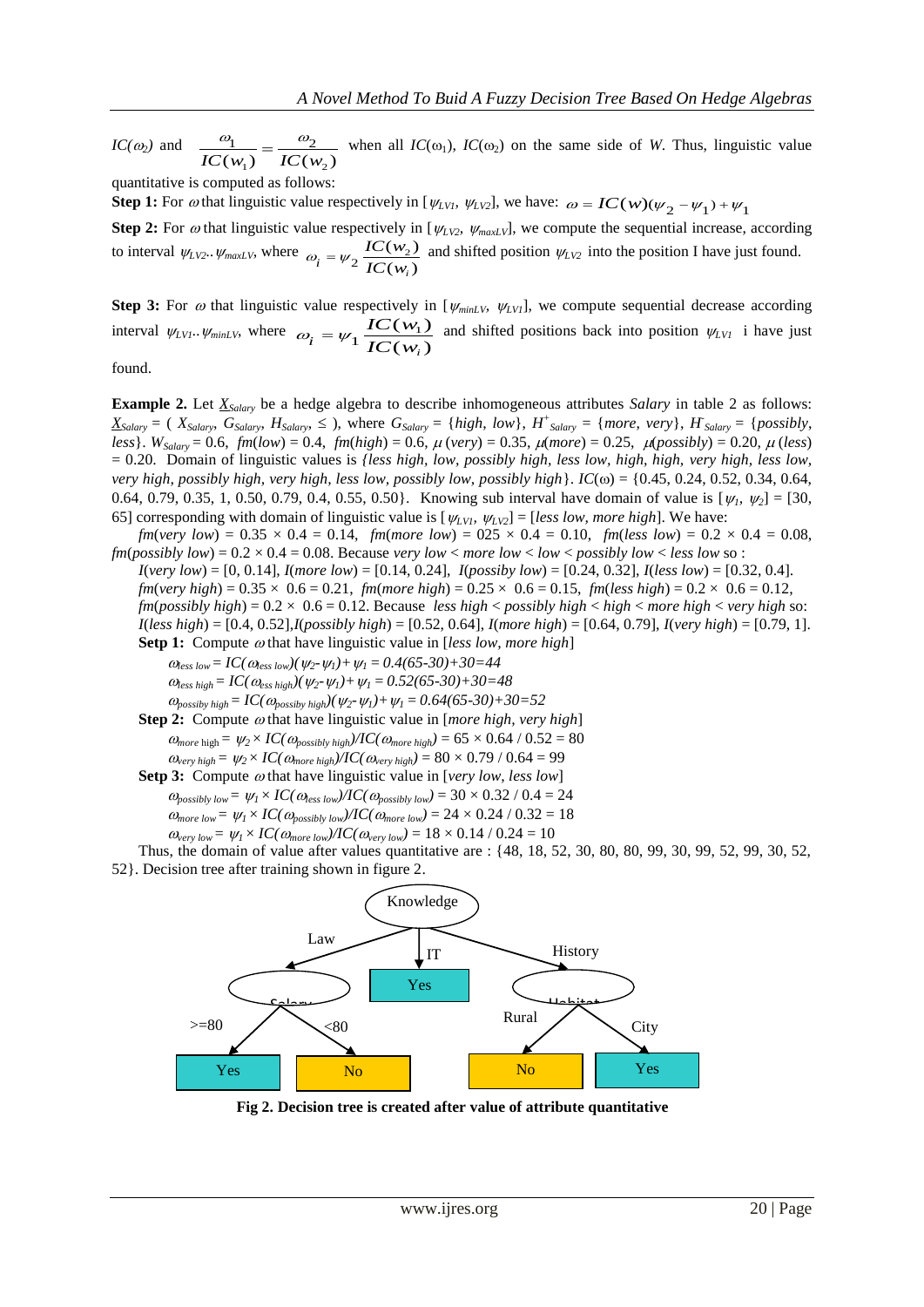### **3.2. Quantitative the linguistics values when knowing a sub interval of**  $[\psi_{min}, \psi_{max}]$  **and do not determine** all values of  $IC(\omega)$

Let  $A_i$  is a inhomogeneities attribute, then we have  $Dom(A_i) = D_{Ai} \cup LD_{Ai}$  but marginal value [ $\psi_{min}$ ,  $\nu_{max}$  respectively classical domain of value  $D_{Ai}$  of  $A_i$  do not determine, we have known a sub interval  $[\psi_i, \psi_j]$ respectively linguistic value  $[\psi_{LV}$ ,  $\psi_{LV2}]$  of  $LD_{Ai}$ , mean  $\nu(\psi_{LV1}) = IC(\psi_1)$  and  $\nu(\psi_{LV2}) = IC(\psi_2)$ . And then, we have to find the remaining values of  $IC(\omega_i)$ , mean  $IC(\omega_i)$  satisfy  $IC(\psi_i) < IC(\psi_1)$  or  $IC(\psi_i) > IC(\psi_2)$ .

Because  $IC(\omega) = 1 - \frac{V_{\text{max}}}{V}$  $max -\psi_{\min}$  $\psi_{\text{max}} - \omega$  $\psi_{\text{max}} - \psi$  $-\frac{\psi_{\text{max}}-1}{2}$ so all values of  $\omega$  in between  $[\psi_1, \psi_2]$  will be right with this rule,  $-\psi_{\min}$ 

mean  $IC(\omega)$  =  $2 - \frac{\varphi_1}{2}$  $1-\frac{\psi_2-\omega_1}{\sqrt{2-\omega_1}}$  $\psi_{\gamma}$  –  $\psi$  $\overline{a}$  $\overline{\phantom{0}}$ where  $\omega \in [\psi_2 - \psi_1]$ . Therefore, we can build a hedge algebra respectively.

According method to build a hedge algebra in section 2, we have fuzziness of values in hedge algebra are a sub interval of [0,1]. So, a set of this sub interval of the value of the same level long will create partitions of [0.1]. Partition with values greater lengths from going smoother and infinitely greater length when the length of the interval in the partition decreases to 0.

Therefore, the linguistic value is a linear ordering so we will divide the corresponding sub interval into smaller partitions to determine the length of the interval  $[0, v(\psi_i)]$  or  $[v(\psi_i), 1]$ , so that we can determine the values for the linguistic values. This is where to calculate the IC( $\omega$ ) not in interval  $[\psi_i, \psi_j]$  by dividing the interval in succession to determine the IC (i $\omega$ ) respectively. Thus, we have stepped to compute as follows:

**Step 1:** Building a hedge algebra in [ $\psi_1$ ,  $\psi_2$ ] to compute values of  $IC(\omega)$  respectively of values in [ $\psi_1$ ,  $\psi_2$ ] này.

**Step 2:** Compute partitions of  $IC(\omega)$  is repeated as follow:

1) If  $\psi_i < \psi_i$  then:

- Partitioned  $[0, v(\psi_i)]$  into  $[0, v(\psi_i)]$  and  $[v(\psi_i), v(\psi_i)]$ 

- Compute  $fm(h_i) \sim fm(h_1) \times I(\psi_1)$  and  $fm(h_1) = fm(h_1)$  -  $fm(h_i)$ 

2) If  $\psi_i > \psi_2$  then:

- Partitioned  $[\psi(\psi_2), 1]$  into  $[\psi(\psi_2), \psi(\psi_i)]$  và  $[\psi(\psi_i), 1]$ 

- Compute  $\lim_{h \to 0} (h_i) \sim \lim_{h \to 0} (h_2) \times I(\psi_2)$  và  $\lim_{h \to 0} (h_2) = \lim_{h \to 0} (h_i)$ 

3) Compute values of  $IC(\alpha_i)$  and  $\psi_i$  at position *i*. Assign position i are the position 1 and continue to compute backward with the remaining value with  $\psi_i < \psi_i$  or assigned position i are the position 2 and continue charging forward with the remaining value  $\psi_i > \psi_2$ .

**Step 3:** Quantitative the linguistic values with the calculation section 1, where known, all values of  $IC(\omega)$ . **Example 3.** Let a training data set as Table 3. We will quantify the linguistic values of attribute Salary.

| Habit | Knowledge | <b>Household Economy</b> | <b>Salary</b> | Computer       |
|-------|-----------|--------------------------|---------------|----------------|
| City  | Law       | Not good                 | 48            | N <sub>0</sub> |
| Rural | Law       | Not good                 | Low           | N <sub>0</sub> |
| City  | ľТ        | Not good                 | 53            | Yes            |
| City  | History   | Not bad                  | Very low      | Yes            |
| City  | History   | Rather                   | High          | Yes            |
| Rural | History   | Rather                   | 80            | N <sub>0</sub> |
| Rural | ľТ        | Rather                   | Very high     | Yes            |
| City  | Law       | Not bad                  | 30            | N <sub>0</sub> |
| City  | Law       | Rather                   | 80            | Yes            |
| City  | History   | Not bad                  | 50            | Yes            |
| Rural | Law       | Not bad                  | Very high     | Yes            |
| Rural | ľТ        | Not bad                  | Less low      | Yes            |
| City  | ľТ        | Not good                 | 55            | Yes            |
| Rural | History   | Not bad                  | 50            | N <sub>o</sub> |

**Table 3.** A training data set with inhomogeneous attribute *Salary* and can not find domain  $[\psi_{min}, \psi_{max}]$ 

Because a training data set with inhomogeneous attribute *Salary* so we have to homogeneous values of attribute *Salary*. We have:  $Dom(Salary) = D_{Salary} \cup LD_{Salary}$ .  $D_{Salary} = \{30, 48, 50, 53, 55, 80\}$ ;  $\psi_1 = 30$ ;  $\psi_2 =$ 80. *LD*<sub>Salarry</sub> = {very low, low, less low, high, very high}. The linguistic values with classical value outside [ $\psi$ <sub>1</sub>, 2]: {*less low, very high*}.

**Step 1:** Compute values of *IC*( $\omega$ ) of *Salary* respectively in  $[\psi_1, \psi_2] = [30, 80]$ . We have:  $D_{Salarry} = \{30, 48, 50,$ 53, 55, 80*};LD<sub>Salarry</sub>*=*{low, less low, high}*. Let  $\underline{X}_{Salarry}$  a hedge algebra and is denoted as follows: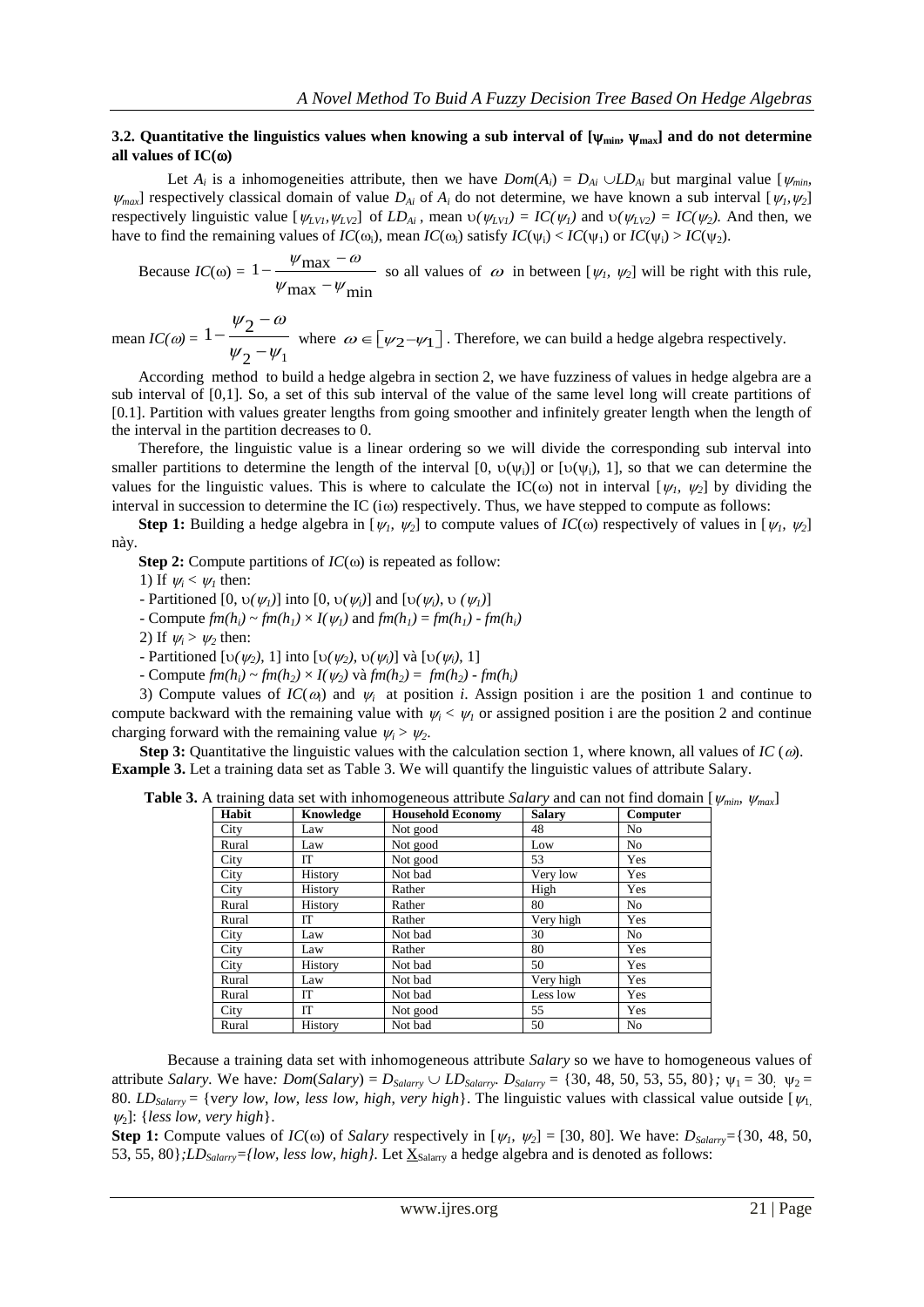$\underline{X}_{Salarry} = (X_{Salarry}, G_{Salarry}, H_{Salarry}, \leq),$  where  $G_{Salarry} = \{high, low\}, H^{+}_{Salarry} = \{More, Very\}, H^{-}_{Salarry} = \{1,1\}$  ${possibly, less}.$  *W*<sub>Salarry</sub> = 0.4,  $fm(low) = 0.4$ ,  $fm(high) = 0.6$ ,  $\mu(very) = 0.35$ ,  $\mu(more) = 0.25$ ,  $\mu(possibly) =$ 0.20,  $\mu (less) = 0.20$ . We have:  $\hbar m (very low) = 0.35 \times 0.4 = 0.14$ ,  $\hbar m (more low) = 0.25 \times 0.4 = 0.1$ ,  $\hbar m (possibly$  $low$ ) = 0.2 × 0.4 = 0.08,  $fm (less low)$  = 0.2 × 0.4 = 0.08,

Becase *very* low  $\lt$  *more low*  $\lt$  *low*  $\lt$  *possibly low*  $\lt$  *less low* so:  $I(very low) = [0, 0.14]$ ,  $I(more low) = [0.14, 0.14]$ 0.24], *I*(*possibly low*) = [0.24, 0.32], *I*(*less low*) = [0.32, 0.4].

*fm*(*very high*) =  $0.35 \times 0.6 = 0.21$ , *fm*(*more high*) =  $0.25 \times 0.6 = 0.15$ , *fm*(*possibly high*) =  $0.2 \times 0.6 = 0.21$ 0.12,  $\hat{f}m(less high) = 0.2 \times 0.6 = 0.12$ ,

Because *less high* < *possibly high* < *high* < *more high* < *very high,* so: *I*(*less high*) = [0.4, 0.52], *I*(*possibly high*) = [0.52, 0.64], *I*(*more high*) = [0.64, 0.79], *I*(*very high*) = [0.79, 1].

Dom(Salary) = {48, *low*, 53, *very low*, *high*, 80, *very high*, 30, 80, 50, *very high*, *less low*, 55, 50}.

Let  $\psi_1 = 80 \in X_{\text{Salar}}$ , thus for every  $\omega \in \text{Num(Salary)}$ ,  $IC(\omega) = \{0.36, 0.24, 0.46, ..., 0.64, 1, ..., 0, 1, 0.40, ...,$ 0.32, 0.50, 0.40}.

**Step 2:** The values outside the interval is computed by finding the appropriate partitions of the fuzzy interval to insert outliers in this interval..

Because *very high >more high*, so we will partition [0.79,1] respectively with *|I(large)*|. Thus, we have:

*fm*(*very high*) ~ *fm*(*more high*)  $\times$  *I*(*more high*) =  $0.21 \times 0.79 = 0.17$ . So *I*(*more high*) = [0.79, 0.96], *I*(*very*  $high$ ) = [0.96, 1]. Thus,  $\psi_{\text{very high}}$  = 97.

Because *very low < more low* so we will partition [0, 0.14] respestively with  $|I(low)|$ .  $f_m(very) \sim$ *fm(more low)*  $\times$  *I(more low)* = 0.14  $\times$  0.14 = 0.02. So *I(more low)* = [0.02, 0.14], *I(very low)* = [0, 0.02]. Thus,  $\psi_{\text{very low}} = 4.$ 

**Step 3:** Compute  $IC(\omega)$  with  $[\psi_1, \psi_2] = [4, 97]$  is repeated. Thus, we have:  $IC(\omega) = \{0.47, 0.24, 0.52, 0, 0.64,$ 0.81, 1, 0.27, 0.81, 0.49, 1, 0.40, 0.54, 0.49}.

Thus, attribute Salary is quantitative have values are: {48, 26, 52, 4, 64, 79, 97, 29, 79, 50, 97, 41, 54, 50}. Decision tree after training shown by Figure 3.



**Fig 3. Decision tree is created after attribute quantitative**

#### **3.3. Evaluation**

The decision tree which is created after dealing with the values outside the interval  $[\psi_{min}, \psi_{max}]$  as shown in Figure 3 is feasible because it shows the similarity with the tree in the Figure 1 created by the dataset completely determined in the interval  $[\psi_{min}, \psi_{max}]$  and in accordance with the expert opinion.

In case we cannot deal with the values outside the interval  $[\psi_{min}, \psi_{max}]$  as the proposal, it means that we bypass the values outside the interval  $[\psi_{min}, \psi_{max}]$  in the training set and it is considered as the "error" cases. Now, we have  $IC(\omega) = \{0.36, 0.24, 0.46, 0.64, 1, 0, 1, 0.40, 0.32, 0.50, 0.40\}$ . The decision tree which is created after the learning process is shown in the Figure 4.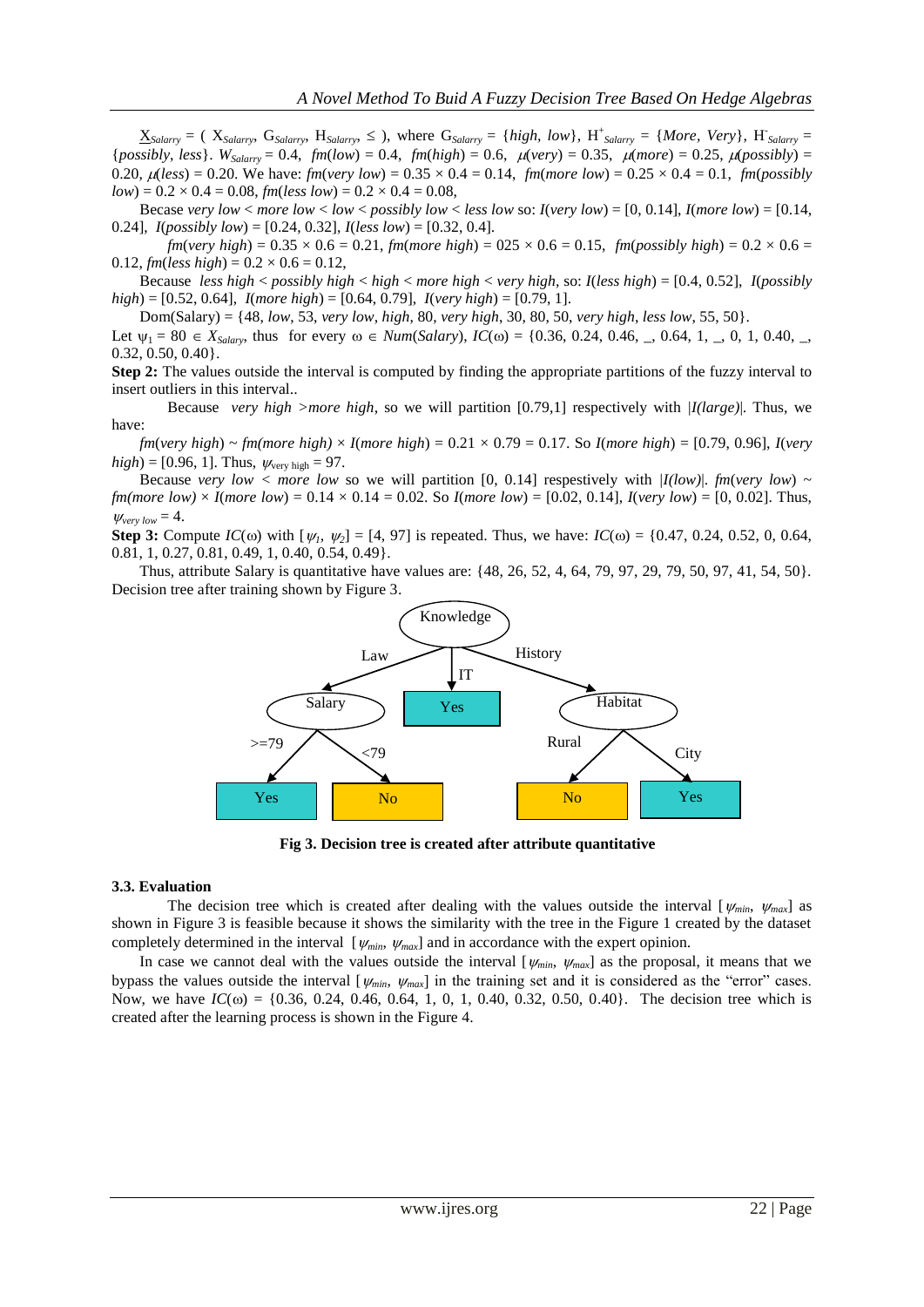

**Fig 4.** The decision tree created without dealing with the values outside the interval  $[\psi_{min}, \psi_{max}]$ 

Compare to the tree created by the training set completely determined in the interval  $[\psi_{min}, \psi_{max}]$  or with the best expert opinion as shown in the Figure 4, we recognized that the tree shown in the Figure 4 does not reflect the reality. This fact is completely suitable because dealing with by this way causes the training set to be lost seriously. Thus, the quantifying method for the linguistic value when we do not know the interval  $[\psi_{min}]$ ,  $\psi_{max}$ ] and only know the sub-interval con [ $\psi_1$ ,  $\psi_2$ ] as proposed is feasible.

# **IV. CONCLUSION**

This paper evaluated the complexity of the training data set are selected from business data, analyze the variety of domains of attribute values and complexity indicates the quantitative the linguistic values. On the basis of hedge algebra, by considering efficiency as homogeneous as values of attributes not homogeneous in the sample according to the linguistic value or classical value, the paper points out a way knowledge to be able to identify clear value for the linguistic value in limited conditions, so that we can train the decision tree consistent with reality.

## **REFERENCES**

- [1]. D. T. Long, "A method to build rule fuzzy systems semantic-based hedge algebra and application to classification", Mathematic doctor thesis, IOIT, 2010.
- [2]. D. V. Ban, L. M. Thanh, L. V. T. Lan, "A method for choosing a training set and a learning algorithm to build a decision tree in data mining", Journal of Computer Science and Cybernetics, vol. 23, no. 4, pp. 317-326, 2007.
- [3]. N. C. Ho, "Fuzzy set theory and soft computing", Collection of lectures in Autumn school about fuzzy systems and applications, Mathematical Institute of Vietnam, pp. 51-92, 2006.
- [4]. N. C. Ho, "A topological completion of refined hedge algebras and a Model of fuzziness of linguistic terms", Fuzzy Set and Systems, vol. 158, no. 4, pp. 436-451, 2007.
- [5]. N. C. Hao, N. C. Ho, "An approach for approximate data in fuzzy databases", Journal of Computer Science and Cybernetics, vol. 23, no. 2, pp. 110-121, 2007.
- [6]. N. C. Hao, "Fuzzy databases with data manipulating based on hedge algebra", Mathematic doctor thesis, IOIT, 2008.
- [7]. L. V. T. Lan, "Dependency data of training set and its effect on the classification in data mining", Hue University Journal of Research, vol. 19, no. 53, pp. 55-64, 2009.
- [8]. L. V. T. Lan, N. M. Han, N. C. Hao, "An approach for choosing a training set to build a decision tree based on hedge algebra", Proceeding of the  $6<sup>th</sup>$  National Conference on Fundamental and Applied Information Technology Research (FAIR), Publisher of Natural Sciences and Technology, 2013, pp. 251-258.
- [9]. A. K. Bikas, E. M. Voumvoulakis and N. D. Hatziargyriou, "Neuro-Fuzzy Decision Trees for Dynamic Security Control of Power Systems", Intelligent System Applications to Power Systems (ISAP),  $15<sup>th</sup>$ International Conference, Curitiba, 2009, pp. 1-6.
- [10]. A. [Chida, "](http://ieeexplore.ieee.org/search/searchresult.jsp?searchWithin=p_Authors:.QT.Chida,%20A..QT.&newsearch=partialPref)Enhanced Encoding with Improved Fuzzy Decision Tree Testing Using CASP Templates", [Computational Intelligence Magazine, IEEE,](http://ieeexplore.ieee.org/xpl/RecentIssue.jsp?punumber=10207) vol. 7, issue 4, pp 55-60, 2012.
- [11]. [Chang, Robin L. P.](http://ieeexplore.ieee.org/search/searchresult.jsp?searchWithin=p_Authors:.QT.Chang,%20Robin%20L.%20P..QT.&newsearch=partialPref) [Pavlidis, "](http://ieeexplore.ieee.org/search/searchresult.jsp?searchWithin=p_Authors:.QT.Chang,%20Robin%20L.%20P..QT.&newsearch=partialPref)Fuzzy Decision Tree Algorithms", Man and Cybernetics, IEEE, vol. 7, issue 1, pp 28-35, 2007.
- [12]. P. Dorian, "Data Preparation for Data Mining", Morgan Kaufmann, 1999.